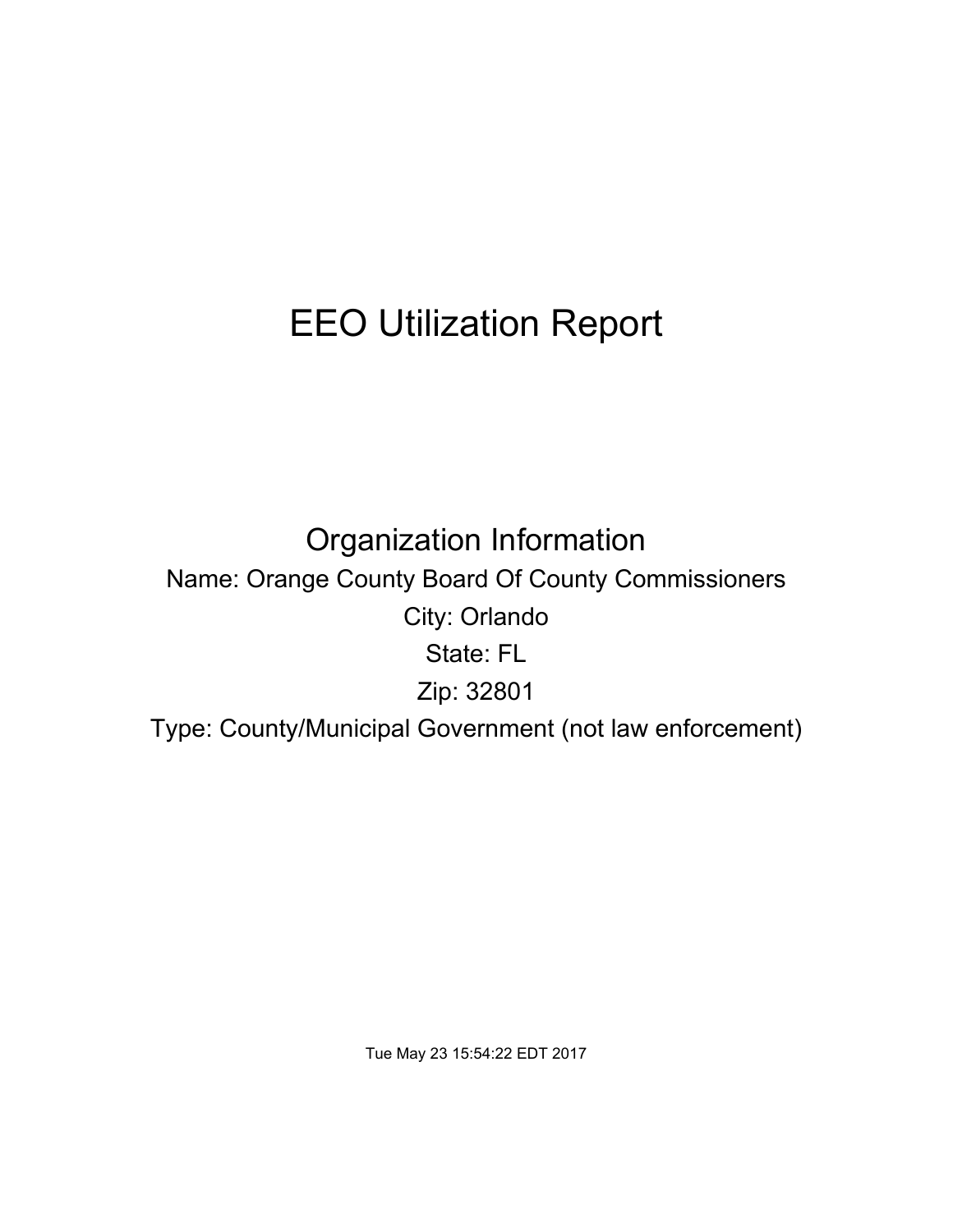# **Step 1: Introductory Information**

## **Policy Statement:**

Orange County provides equal opportunity in employment to all employees and applicants for employment. The opportunity provided is consistent with the rights and obligations under applicable federal and state law, no person will be discriminated against in employment because of race, religion, color, sex, age, national origin, disability, veteran or marital status.

This policy applies to all terms, conditions and privileges of employment including, but not limited to, hiring, probationary period, training, placement and employee development, promotion, transfer, compensation, benefits, educational assistance, layoff and recall, social and recreational programs, employee facilities, termination and retirement.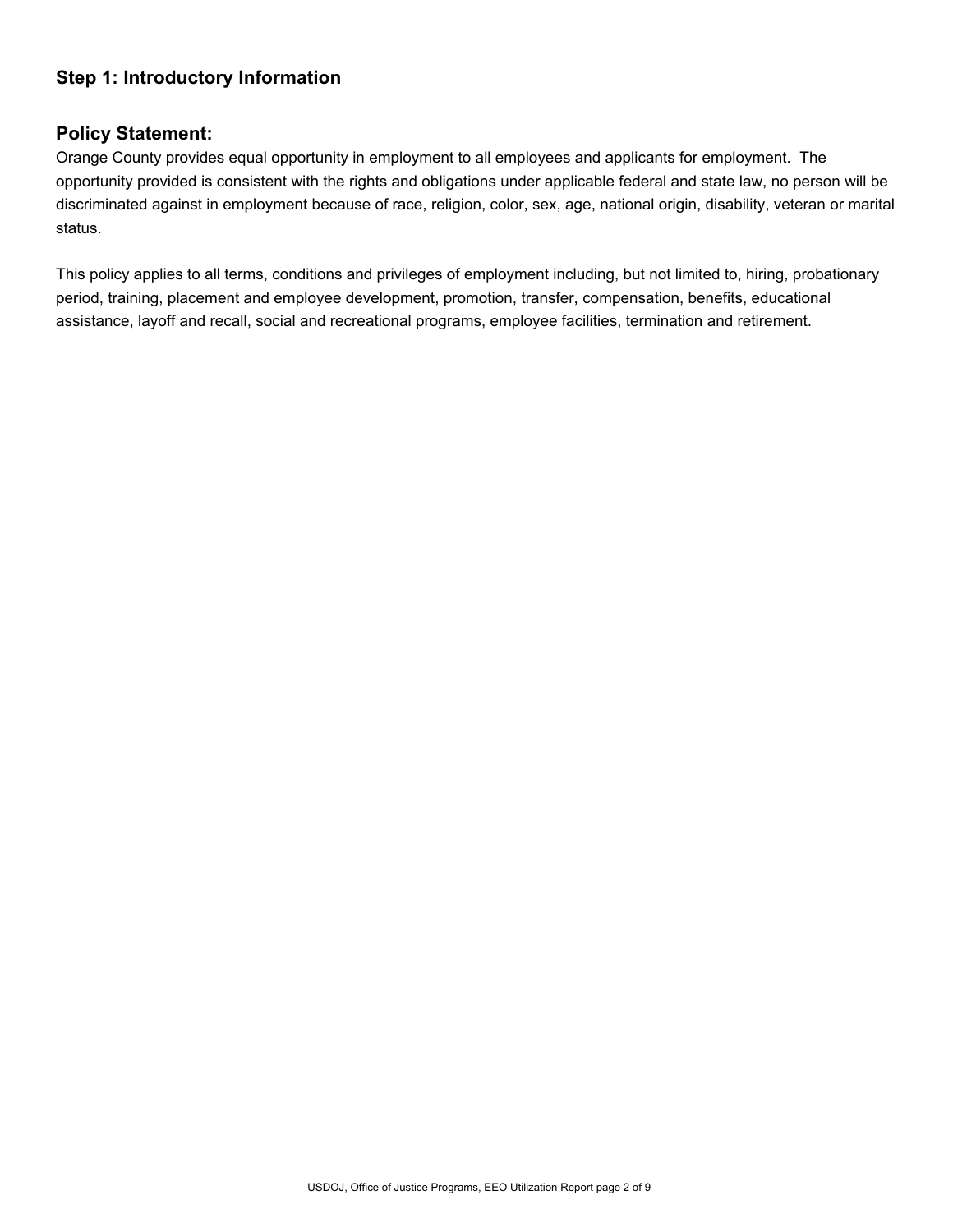## **Step 4b: Narrative of Interpretation**

The Orange County Human Resources Division has conducted an analysis of the workforce to determine which areas have underutilization and which areas have shown improvement.

1. White females are underrepresented in a number of areas. The most significant underutilization is in the Official/Administrators -13%. There was a 1% improvement in Official/Administrator since the last report. There is underutilization in Professionals -9%, Protective Services Sworn -6%, Protective Services Non-sworn -12% and Service/Maintenance -7%. Previously, Professional was -7%, Protective Services Sworn -4% and Non-Sworn 0%. The Service Maintenance category remains the same.

2. White males are underrepresented in three categories. The most significant being Protective Services Non-Sworn at - 24%, Professionals -14% and Administrative Support -16%. There has not been improvement these categories since the last report.

3. Hispanic or Latino females are significantly underrepresented in two categories: Service Maintenance -9% and -6% in Protective Services Non-sworn.

4. Hispanic or Latino males are underrepresented in two categories Skilled Crafts -12% and Service/Maintenance -7%. The Skilled Crafts remains the same from the last report. There has been improvement in Protective Services Non-sworn from -12% to -3%, Service Maintenance from -8% to -7% and Administrative Support from -5% to -4%.

Other areas show underutilization ranging between -1% to -3%. In the previous report range was -1% - 5%. Due to the number of employees in some of these areas, it is difficult to draw conclusions. These underutilizations included Asian males in the Professional and Protective Sworn categories, Asian females in Professional and Black females in the Technician and Service Maintenance categories.

There has been significant improvement in Hispanic male Protective Services Sworn from 5% to 13%. Black females in Protective Services Sworn from 6% to 18%.

# **Step 5: Objectives and Steps**

## **1. To encourage White males to apply for vacancies in the Protective Services Non-Sworn, Professionals and Administrative Support categories.**

a. Establish and maintain relationships with professional networking groups and advertise job openings to reach a broad base of underrepresented candidates.

b. Establish and maintain relationships with universities, technical schools and surrounding area community groups to encourage applicants in underrepresented groups to apply for County employment.

c. Identify methods in which staff can continue to work with and expand relationships with local post secondary schools and County departments to establish internship and volunteer opportunities.

d. Continue to review and update current processes and advertising resources to promote equal employment opportunity and reach a broader applicant base.

e. Monitor employment and promotional selection processes, outcomes and provide training to County management.

f. Enhance upward mobility for all employees by establishing clear career paths while ensuring that opportunities for promotion and ensuring that underrepresented populations are encouraged to participate.

g. Continue providing training for managers and supervisors on fair and effective recruitment, selection tools and processes.

#### **2. To encourage Hispanic or Latino females to apply for vacancies in Skilled Craft and Service Maintenance.**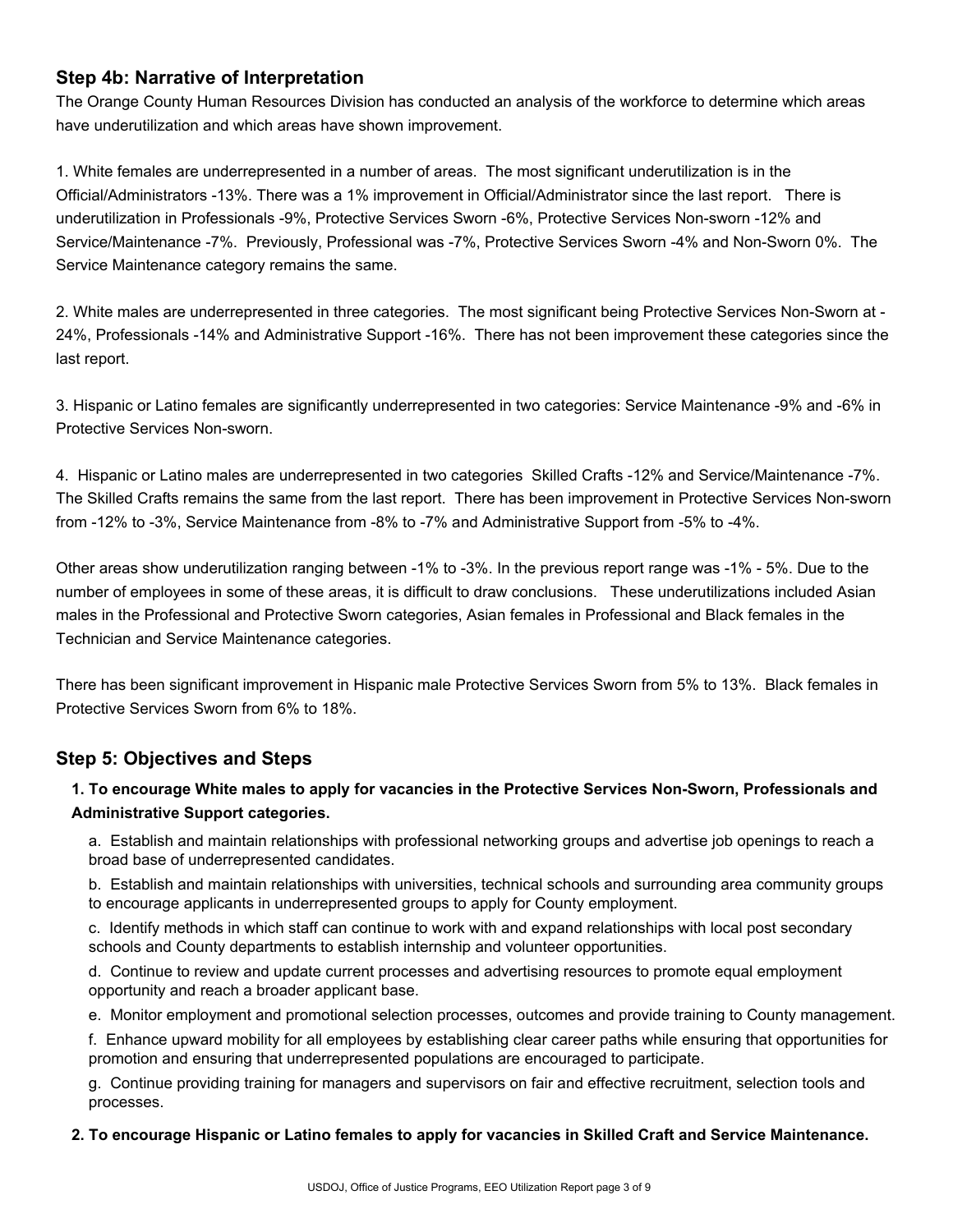a. Establish and maintain relationships with professional networking groups and advertise job openings to reach a broad base of underrepresented candidates.

b. Establish and maintain relationships with universities, technical schools and surrounding area community groups to encourage applicants in underrepresented groups to apply for County employment.

c. Identify methods in which staff can continue to work with and expand relationships with local post secondary schools and County departments to establish internship and volunteer opportunities.

d. Continue to review and update current processes and advertising resources to promote equal employment opportunity and reach a broader applicant base.

e. Monitor employment and promotional selection processes, outcomes and provide training to County management.

f. Enhance upward mobility for all employees by establishing clear career paths while ensuring that opportunities for promotion and ensuring that underrepresented populations are encouraged to participate.

g. Continue providing training for managers and supervisors on fair and effective recruitment, selection tools and processes.

#### **3. To encourage Hispanic or Latinos males to apply for vacancies in the Protective Services Non-Sworn, Skilled Crafts, Service/Maintenance and Administrative Support.**

a. Establish and maintain relationships with professional networking groups and advertise job openings to reach a broad base of underrepresented candidates.

b. Establish and maintain relationships with universities, technical schools and surrounding area community groups to encourage applicants in underrepresented groups to apply for County employment.

c. Identify methods in which staff can continue to work with and expand relationships with local post secondary schools and County departments to establish internship and volunteer opportunities.

d. Continue to review and update current processes and advertising resources to promote equal employment opportunity and reach a broader applicant base.

e. Monitor employment and promotional selection processes, outcomes and provide training to County management.

f. Enhance upward mobility for all employees by establishing clear career paths while ensuring that opportunities for promotion and ensuring that underrepresented populations are encouraged to participate.

g. Continue providing training for managers and supervisors on fair and effective recruitment, selection tools and processes.

## **4. To encourage White females to apply for vacancies in the Officials, Professional, Protective-Service Sworn/Non-Sworn and Service Maintenance job categories.**

a. Establish and maintain relationships with universities, technical schools and surrounding area community groups to encourage applicants in underrepresented groups to apply for County employment.

b. Identify methods in which staff can continue to work with and expand relationships with local post secondary schools and County departments to establish internship and volunteer opportunities.

c. Continue to review and update current processes and advertising resources to promote equal employment opportunity and reach a broader applicant base.

d. Monitor employment and promotional selection processes, outcomes and provide training to County management.

e. Enhance upward mobility for all employees by establishing clear career paths while ensuring that opportunities for promotion and ensuring that underrepresented populations are encouraged to participate.

f. Continue providing training for managers and supervisors on fair and effective recruitment, selection tools and processes.

g. Establish and maintain relationships with professional networking groups and advertise job openings to reach a broad base of underrepresented candidates.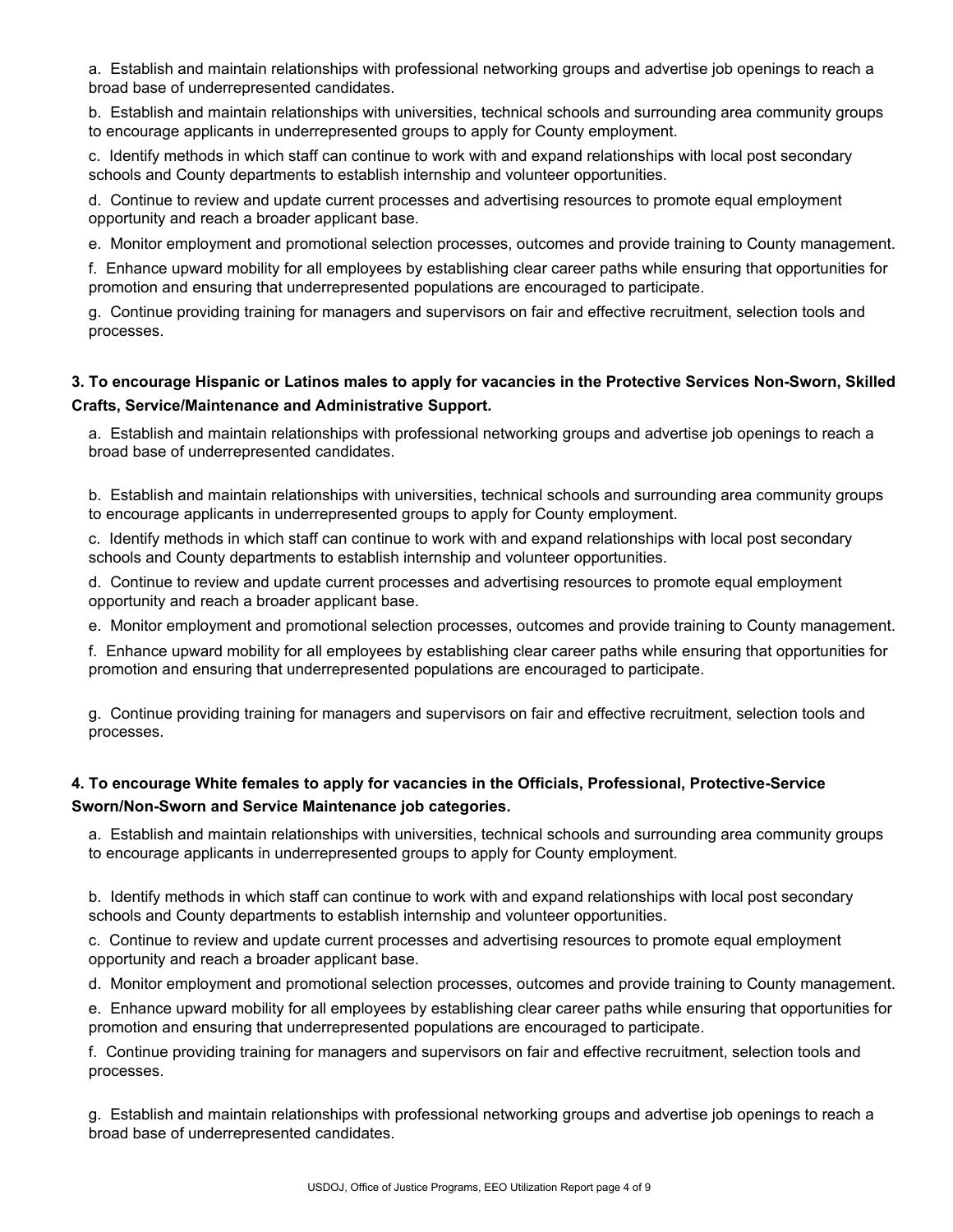# **Step 6: Internal Dissemination**

The Orange County Board of County Commissioners will publish the EEO Utilization report on the intranet to ensure it is accessible to all the employees in the County. Additionally, an email will be sent to all the employees notifying them about the availability of the EEO Utilization report.

Employees can request for a copy of the EEO Utilization report at the HR Service Center.

## **Step 7: External Dissemination**

The Orange County Board of County Commissioners will publish the EEO Utilization report on the external website to ensure it is accessible to everyone. The Orange County Board of County Commissioners will publish the EEO Utilization report on the intranet to ensure it is accessible to all the employees in the County. Additionally, communication will be done with all the contractors and the vendors notifying availability of the EEO utilization report.

Any external agency/individual can request a copy of the EEO Utilization report by contacting out Human Resources Service Center locations.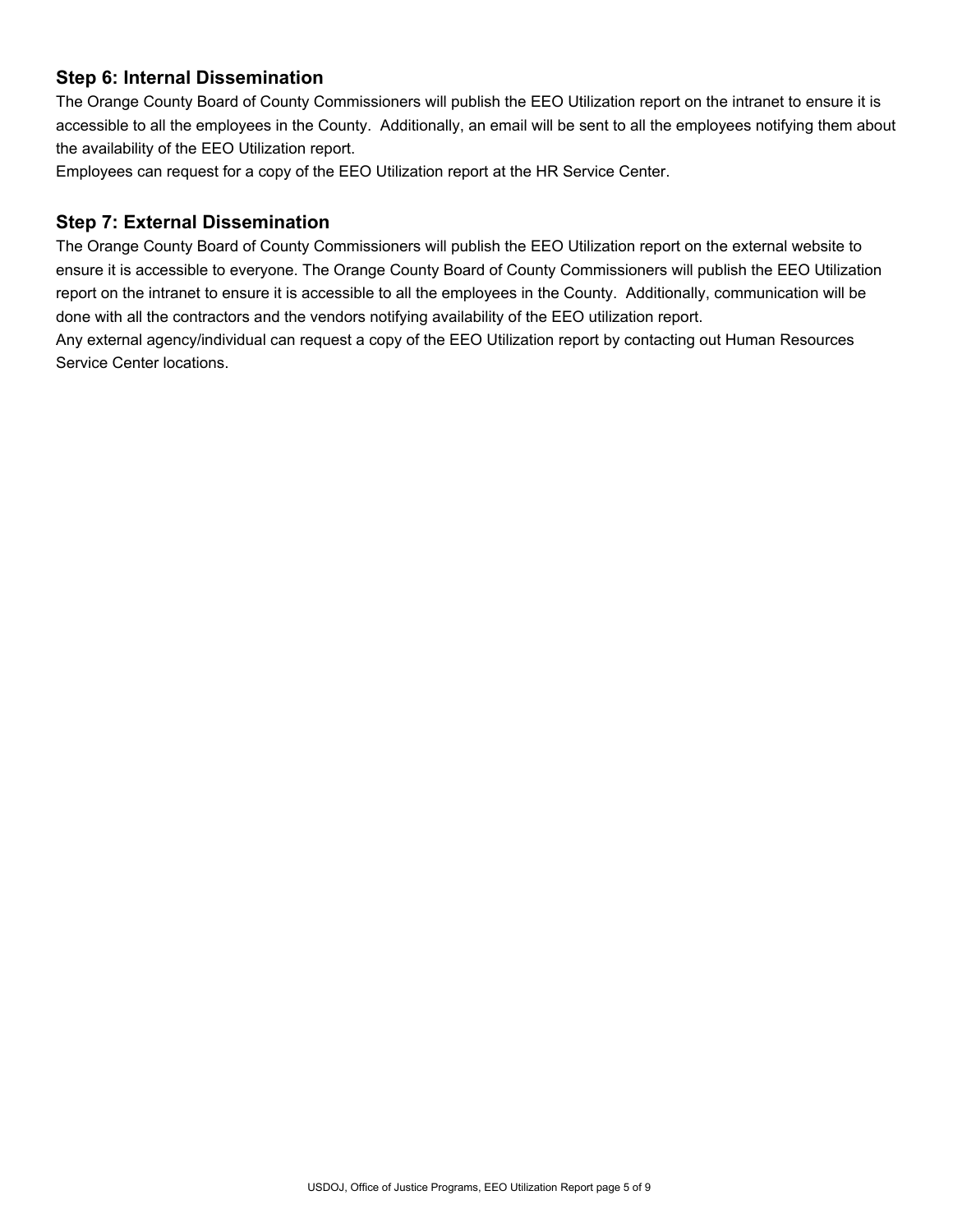## **Utilization Analysis Chart***Relevant Labor Market: Orange County, Florida*

| Job Categories                            |                |                       |                            |                       | Male     |                                 |                | Female |                  |                       |                               |                       |          |                                 |                |         |
|-------------------------------------------|----------------|-----------------------|----------------------------|-----------------------|----------|---------------------------------|----------------|--------|------------------|-----------------------|-------------------------------|-----------------------|----------|---------------------------------|----------------|---------|
|                                           | White          | Hispanic<br>or Latino | <b>Black or</b><br>African | American<br>Indian or | Asian    | Native<br>Hawaiian              | Two or<br>More | Other  | White            | Hispanic<br>or Latino | <b>Black or</b><br>African    | American<br>Indian or | Asian    | <b>Native</b><br>Hawaiian       | Two or<br>More | Other   |
|                                           |                |                       | American                   | Alaska<br>Native      |          | or Other<br>Pacific<br>Islander | Races          |        |                  |                       | American                      | Alaska<br>Native      |          | or Other<br>Pacific<br>Islander | Races          |         |
| Officials/Administrators                  |                |                       |                            |                       |          |                                 |                |        |                  |                       |                               |                       |          |                                 |                |         |
| Workforce #/%                             | 127/55%        | 19/8%                 | 15/6%                      | 0/0%                  | 3/1%     | 0/0%                            | 0/0%           | 0/0%   | 37/16%           | 9/4%                  | 22/9%                         | 0/0%                  | 1/0%     | 0/0%                            | 0/0%           | 0/0%    |
| CLS #/%                                   | 39,340/44<br>% | 6,335/7%              | 3,720/4%                   | 70/0%                 | 1,910/2% | 10/0%                           | 510/1%         | 390/0% | 26,205/29<br>%   | 5,595/6%              | 4,415/5%                      | 40/0%                 | 1,105/1% | 45/0%                           | 375/0%         | 165/0%  |
| Utilization #/%                           | 11%            | 1%                    | 2%                         | $-0%$                 | $-1%$    | $-0%$                           | $-1%$          | $-0%$  | $-13%$           | $-2%$                 | 5%                            | $-0%$                 | $-1%$    | $-0%$                           | $-0%$          | $-0%$   |
| <b>Professionals</b>                      |                |                       |                            |                       |          |                                 |                |        |                  |                       |                               |                       |          |                                 |                |         |
| Workforce #/%                             | 324/19%        | 115/7%                | 134/8%                     | 1/0%                  | 23/1%    | 0/0%                            | 0/0%           | 0/0%   | 382/23%          | 263/16%               | 407/24%                       | 2/0%                  | 29/2%    | 0/0%                            | 0/0%           | 0/0%    |
| CLS #/%                                   | %              | 40.595/34 6.995/6% l  | 5,400/4%                   | 80/0%                 | 4,070/3% | 130/0%                          | 570/0%         | 395/0% | %                | 38,095/32 9,480/8%    | 10,480/9<br>$\%$              | 35/0%                 | 3,520/3% | 40/0%                           | 405/0%         | 400/0%  |
| Utilization #/%                           | $-14%$         | 1%                    | 4%                         | $-0%$                 | $-2%$    | $-0%$                           | $-0%$          | $-0%$  | $-9%$            | 8%                    | 16%                           | 0%                    | $-1%$    | $-0\%$                          | $-0\%$         | $-0\%$  |
| Technicians                               |                |                       |                            |                       |          |                                 |                |        |                  |                       |                               |                       |          |                                 |                |         |
| Workforce #/%                             | 300/39%        | 90/12%                | 73/9%                      | 0/0%                  | 23/3%    | 0/0%                            | 0/0%           | 0/0%   | 152/20%          | 54/7%                 | 70/9%                         | 1/0%                  | 11/1%    | 0/0%                            | 0/0%           | 0/0%    |
| CLS #/%                                   | 5,680/33<br>%  | 1,405/8%              | 1,120/6%                   | 30/0%                 | 475/3%   | 10/0%                           | 110/1%         | 155/1% | 3,885/22<br>$\%$ | 1,780/10<br>$\%$      | 2,150/12<br>%                 | 25/0%                 | 320/2%   | 0/0%                            | 45/0%          | 105/1%  |
| Utilization #/%                           | 6%             | 4%                    | 3%                         | $-0%$                 | 0%       | $-0%$                           | $-1%$          | $-1%$  | $-3%$            | $-3%$                 | $-3%$                         | $-0%$                 | $-0%$    | 0%                              | $-0%$          | $-1%$   |
| <b>Protective Services:</b><br>Sworn      |                |                       |                            |                       |          |                                 |                |        |                  |                       |                               |                       |          |                                 |                |         |
| Workforce #/%                             | 180/19%        | 193/20%               | 239/25%                    | 2/0%                  | 9/1%     | 0/0%                            | 0/0%           | 0/0%   | 55/6%            | 36/4%                 | 250/26%                       | 1/0%                  | 4/0%     | 0/0%                            | 0/0%           | 0/0%    |
| <b>CLS #/%</b>                            | 6,230/42<br>%  | 2,535/17<br>%         | 1,765/12<br>%              | 25/0%                 | 310/2%   | 10/0%                           | 195/1%         | 85/1%  | 1,680/11<br>%    | 715/5%                | 1,105/7%                      | 0/0%                  | 55/0%    | 0/0%                            | 39/0%          | 4/0%    |
| Utilization #/%                           | $-24%$         | 3%                    | 13%                        | 0%                    | $-1%$    | $-0%$                           | $-1%$          | $-1%$  | $-6%$            | $-1%$                 | 18%                           | 0%                    | 0%       | 0%                              | $-0%$          | $-0%$   |
| <b>Protective Services: Non-</b><br>sworn |                |                       |                            |                       |          |                                 |                |        |                  |                       |                               |                       |          |                                 |                |         |
| Workforce #/%                             | 559/41%        | 242/18%               | 180/13%                    | 6/0%                  | 18/1%    | 0/0%                            | 0/0%           | 0/0%   | 126/9%           | 47/3%                 | 171/13%                       | 0/0%                  | 4/0%     | 0/0%                            | 0/0%           | 0/0%    |
| Civilian Labor Force #/%                  | 785/33%        | 500/21%               | 200/8%                     | 0/0%                  | 0/0%     | 0/0%                            | 15/1%          | 0/0%   | 495/21%          | 225/10%               | 65/3%                         | 0/0%                  | 15/1%    | 0/0%                            | 65/3%          | 0/0%    |
| Utilization #/%                           | 8%             | $-3%$                 | 5%                         | 0%                    | 1%       | 0%                              | $-1%$          | 0%     | $-12%$           | $-6%$                 | 10%                           | 0%                    | $-0%$    | 0%                              | $-3%$          | 0%      |
| <b>Administrative Support</b>             |                |                       |                            |                       |          |                                 |                |        |                  |                       |                               |                       |          |                                 |                |         |
| Workforce #/%                             | 26/6%          | 17/4%                 | 22/5%                      | 0/0%                  | 3/1%     | 0/0%                            | 0/0%           | 0/0%   | 144/32%          | 91/20%                | 135/30%                       | 1/0%                  | 12/3%    | 0/0%                            | 0/0%           | 0/0%    |
| CLS #/%                                   | 43,415/22      | 15,770/8              | 11,260/6                   | 185/0%                | 3,540/2% | 40/0%                           | 475/0%         | 535/0% |                  |                       | 66,385/33 31,490/16 19,610/10 | 220/0%                | 4,770/2% | 100/0%                          | 959/0%         | .355/1% |

USDOJ, Office of Justice Programs, EEO Utilization Report page 6 of 9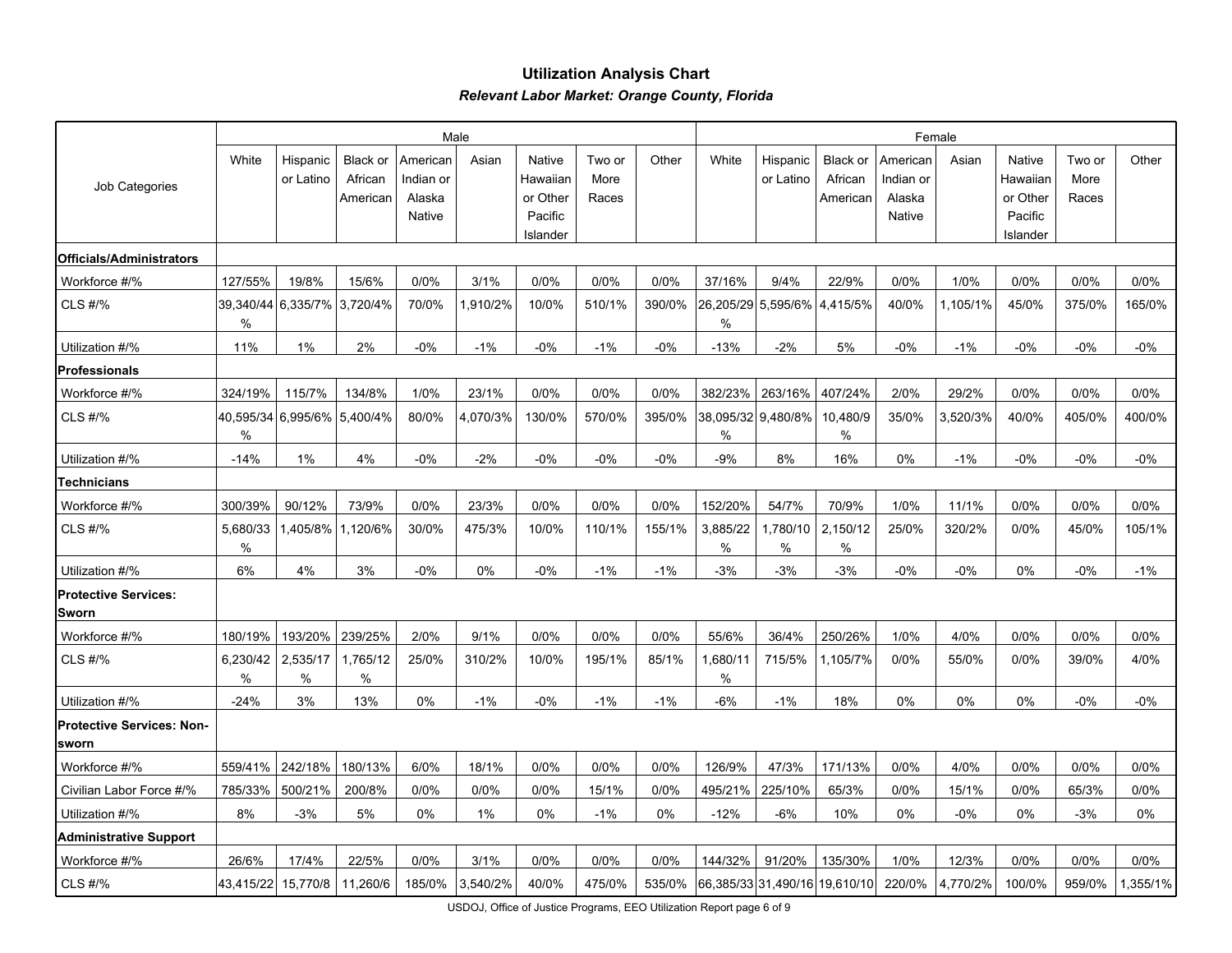|                      |         |                               |                            |                       | Male     |                    |                | Female |                                             |                       |                     |                       |          |                    |                |         |
|----------------------|---------|-------------------------------|----------------------------|-----------------------|----------|--------------------|----------------|--------|---------------------------------------------|-----------------------|---------------------|-----------------------|----------|--------------------|----------------|---------|
| Job Categories       | White   | Hispanic<br>or Latino         | <b>Black or</b><br>African | American<br>Indian or | Asian    | Native<br>Hawaiian | Two or<br>More | Other  | White                                       | Hispanic<br>or Latino | Black or<br>African | American<br>Indian or | Asian    | Native<br>Hawaiian | Two or<br>More | Other   |
|                      |         |                               | American                   | Alaska                |          | or Other           | Races          |        |                                             |                       | American            | Alaska                |          | or Other           | Races          |         |
|                      |         |                               |                            | Native                |          | Pacific            |                |        |                                             |                       |                     | Native                |          | Pacific            |                |         |
|                      |         |                               |                            |                       |          | Islander           |                |        |                                             |                       |                     |                       |          | Islander           |                |         |
|                      | $\%$    | $\%$                          | $\%$                       |                       |          |                    |                |        | $\%$                                        | $\%$                  | $\%$                |                       |          |                    |                |         |
| Utilization #/%      | -16%    | -4%                           | -1%                        | $-0%$                 | $-1%$    | $-0%$              | $-0%$          | $-0%$  | -1%                                         | 4%                    | 20%                 | 0%                    | 0%       | $-0%$              | $-0%$          | $-1%$   |
| <b>Skilled Craft</b> |         |                               |                            |                       |          |                    |                |        |                                             |                       |                     |                       |          |                    |                |         |
| Workforce #/%        | 354/46% | 149/19%                       | 187/24%                    | 4/1%                  | 39/5%    | 0/0%               | 0/0%           | 0/0%   | 19/2%                                       | 8/1%                  | 7/1%                | 0/0%                  | 0/0%     | 0/0%               | 0/0%           | 0/0%    |
| CLS #/%              |         | 29,050/48 19,190/32 6,445/11  |                            | 125/0%                | 955/2%   | 95/0%              | 275/0%         |        | 1,115/2%   1,710/3%                         | 945/2%                | 415/1%              | 10/0%                 | 70/0%    | 0/0%               | 10/0%          | 25/0%   |
|                      | $\%$    | %                             | %                          |                       |          |                    |                |        |                                             |                       |                     |                       |          |                    |                |         |
| Utilization #/%      | $-2%$   | $-12%$                        | 14%                        | $0\%$                 | 4%       | $-0%$              | $-0%$          | $-2%$  | $-0%$                                       | $-1%$                 | 0%                  | $-0%$                 | $-0%$    | 0%                 | $-0%$          | $-0\%$  |
| Service/Maintenance  |         |                               |                            |                       |          |                    |                |        |                                             |                       |                     |                       |          |                    |                |         |
| Workforce #/%        | 115/39% | 36/12%                        | 70/24%                     | 0/0%                  | 10/3%    | 0/0%               | 0/0%           | 0/0%   | 28/9%                                       | 12/4%                 | 18/6%               | 1/0%                  | 5/2%     | 0/0%               | 0/0%           | 0/0%    |
| CLS #/%              |         | 43,600/24 35,510/19 19,875/11 |                            | 240/0%                | 4,315/2% | 60/0%              | 475/0%         |        | .030/1% 30.080/16 23.535/13 17.450/10 030/1 |                       |                     | 185/0%                | 4,065/2% | 35/0%              | 905/0%         | ,080/1% |
|                      | $\%$    | %                             | %                          |                       |          |                    |                |        | %                                           | %                     | %                   |                       |          |                    |                |         |
| Utilization #/%      | 15%     | $-7%$                         | 13%                        | $-0%$                 | 1%       | $-0%$              | $-0%$          | $-1%$  | $-7%$                                       | $-9%$                 | $-3%$               | 0%                    | $-1%$    | $-0%$              | $-0%$          | $-1\%$  |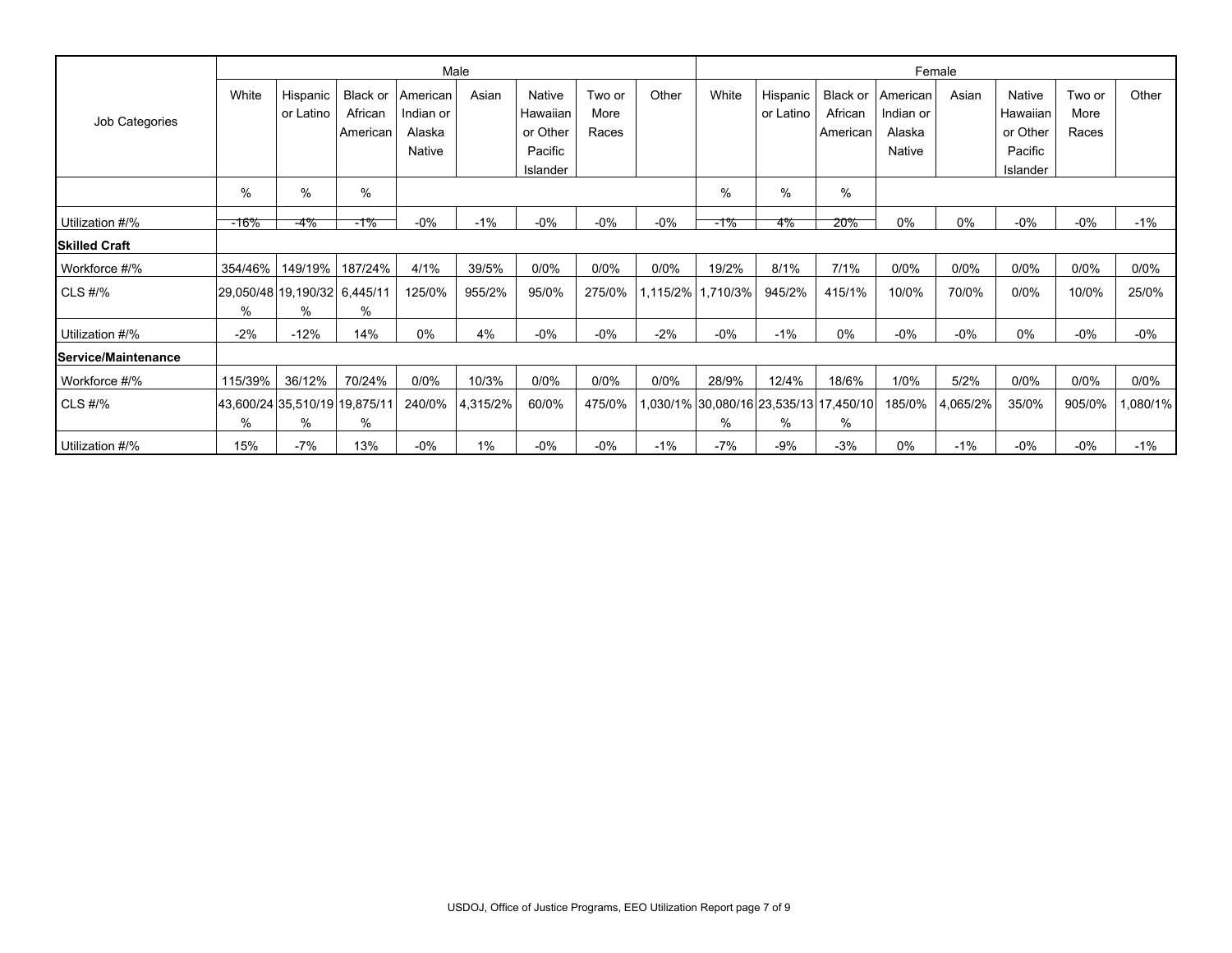#### **Significant Underutilization Chart**

|                                                  |       |                       |                                 | Male                            |       |                                |                         | Female |       |                       |                                 |                                 |       |                                |                         |       |
|--------------------------------------------------|-------|-----------------------|---------------------------------|---------------------------------|-------|--------------------------------|-------------------------|--------|-------|-----------------------|---------------------------------|---------------------------------|-------|--------------------------------|-------------------------|-------|
| Job Categories                                   | White | Hispanic<br>or Latino | Black or<br>African<br>American | American<br>Indian or<br>Alaska | Asian | Native<br>Hawaiian<br>or Other | Two or<br>More<br>Races | Other  | White | Hispanic<br>or Latino | Black or<br>African<br>American | American<br>Indian or<br>Alaska | Asian | Native<br>Hawaiian<br>or Other | Two or<br>More<br>Races | Other |
|                                                  |       |                       |                                 | Native                          |       | Pacific<br>Islander            |                         |        |       |                       |                                 | Native                          |       | Pacific<br>Islander            |                         |       |
| Officials/Administrators                         |       |                       |                                 |                                 |       |                                |                         |        |       |                       |                                 |                                 |       |                                |                         |       |
| Professionals                                    |       |                       |                                 |                                 |       |                                |                         |        |       |                       |                                 |                                 |       |                                |                         |       |
| Technicians                                      |       |                       |                                 |                                 |       |                                |                         |        |       |                       |                                 |                                 |       |                                |                         |       |
| <b>Protective Services:</b><br>Sworn             |       |                       |                                 |                                 |       |                                |                         |        |       |                       |                                 |                                 |       |                                |                         |       |
| <b>Protective Services: Non-</b><br><b>Sworn</b> |       |                       |                                 |                                 |       |                                |                         |        |       |                       |                                 |                                 |       |                                |                         |       |
| <b>Administrative Support</b>                    |       |                       |                                 |                                 |       |                                |                         |        |       |                       |                                 |                                 |       |                                |                         |       |
| <b>Skilled Craft</b>                             |       |                       |                                 |                                 |       |                                |                         |        |       |                       |                                 |                                 |       |                                |                         |       |
| <b>Service/Maintenance</b>                       |       |                       |                                 |                                 |       |                                |                         |        |       |                       |                                 |                                 |       |                                |                         |       |